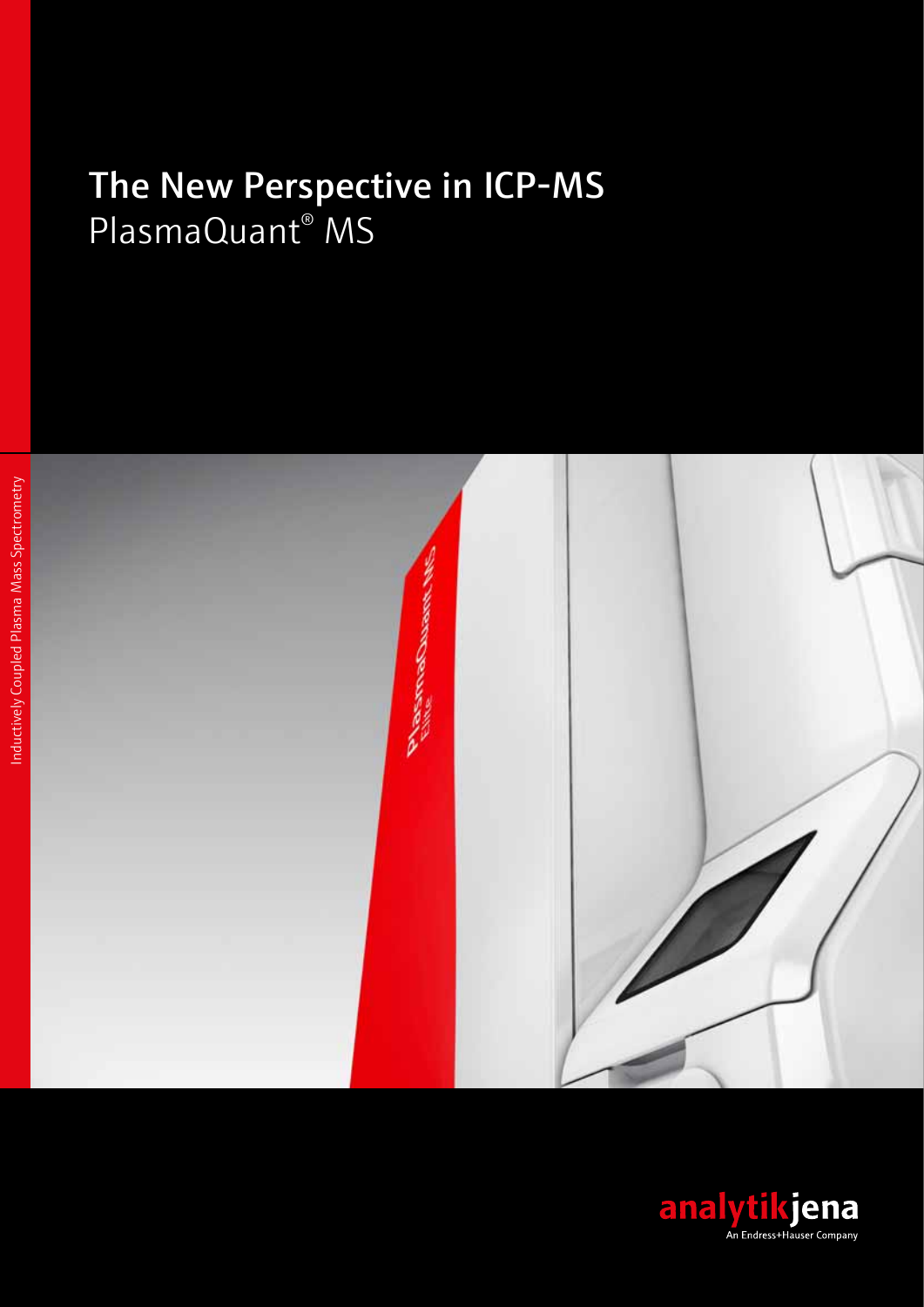## [PlasmaQuant® MS series](https://www.analytik-jena.de/en/analytical-instrumentation/products/mass-spectrometry.html?utm_source=Br_PlasmaQuant_MS_en&utm_medium=PDF&utm_campaign=PlasmaQuantMS)

"Excellence is not a skill. It is an attitude." (Ralph Marston)

Our aim is to provide the most comfortable and reliable instruments for diverse analytical tasks. Continuous improvement and development plus the use of selected, certified components guarantee absolute precision, outstanding analytical performance, robustness and durability of [Analytik Jena](https://www.analytik-jena.de/en.html?utm_source=Br_PlasmaQuant_MS_en&utm_medium=PDF&utm_campaign=AnalytikJena) instruments.

#### [PlasmaQuant® MS — patented technology solutions](https://www.analytik-jena.de/en/analytical-instrumentation/products/mass-spectrometry/plasmaquantr-ms-elite.html?utm_source=Br_PlasmaQuant_MS_en&utm_medium=PDF&utm_campaign=PlasmaQuantMS) ■ [Eco Plasma](https://www.analytik-jena.de/en/analytical-instrumentation/products/mass-spectrometry/technological-highlights.html?utm_source=Br_PlasmaQuant_MS_en&utm_medium=PDF&utm_campaign=PlasmaQuantMS)

[Robust plasma performance with half the Argon gas](https://www.analytik-jena.de/en/analytical-instrumentation/products/mass-spectrometry/technological-highlights.html?utm_source=Br_PlasmaQuant_MS_en&utm_medium=PDF&utm_campaign=PlasmaQuantMS)

- iCRC Integrated Collision Reaction Cell [Interference-free analysis plus BOOST technology](https://www.analytik-jena.de/en/analytical-instrumentation/products/mass-spectrometry/technological-highlights.html?utm_source=Br_PlasmaQuant_MS_en&utm_medium=PDF&utm_campaign=PlasmaQuantMS)
- ReflexION [3D focusing ion mirror for unsurpassed sensitivity](https://www.analytik-jena.de/en/analytical-instrumentation/products/mass-spectrometry/technological-highlights.html?utm_source=Br_PlasmaQuant_MS_en&utm_medium=PDF&utm_campaign=PlasmaQuantMS)
- [HD Quadrupole](https://www.analytik-jena.de/en/analytical-instrumentation/products/mass-spectrometry/technological-highlights.html?utm_source=Br_PlasmaQuant_MS_en&utm_medium=PDF&utm_campaign=PlasmaQuantMS) [True 3 MHz quadrupole provides superior mass separation](https://www.analytik-jena.de/en/analytical-instrumentation/products/mass-spectrometry/technological-highlights.html?utm_source=Br_PlasmaQuant_MS_en&utm_medium=PDF&utm_campaign=PlasmaQuantMS)
- ADD<sup>10</sup> All-Digital Detection System [10 orders linear dynamic range](https://www.analytik-jena.de/en/analytical-instrumentation/products/mass-spectrometry/technological-highlights.html?utm_source=Br_PlasmaQuant_MS_en&utm_medium=PDF&utm_campaign=PlasmaQuantMS)

[PlasmaQuant® MS:](https://www.analytik-jena.de/en/analytical-instrumentation/products/mass-spectrometry/plasmaquantr-ms.html?utm_source=Br_PlasmaQuant_MS_en&utm_medium=PDF&utm_campaign=PlasmaQuantMS)  [The universal workhorse for a wide range of applications](https://www.analytik-jena.de/en/analytical-instrumentation/products/mass-spectrometry/plasmaquantr-ms.html?utm_source=Br_PlasmaQuant_MS_en&utm_medium=PDF&utm_campaign=PlasmaQuantMS)

[PlasmaQuant® MS Elite](https://www.analytik-jena.de/en/analytical-instrumentation/products/mass-spectrometry/plasmaquantr-ms-elite.html?utm_source=Br_PlasmaQuant_MS_en&utm_medium=PDF&utm_campaign=PlasmaQuantMS): The only instrument of choice for research applications





PlasmaQuant<sub>MS</sub>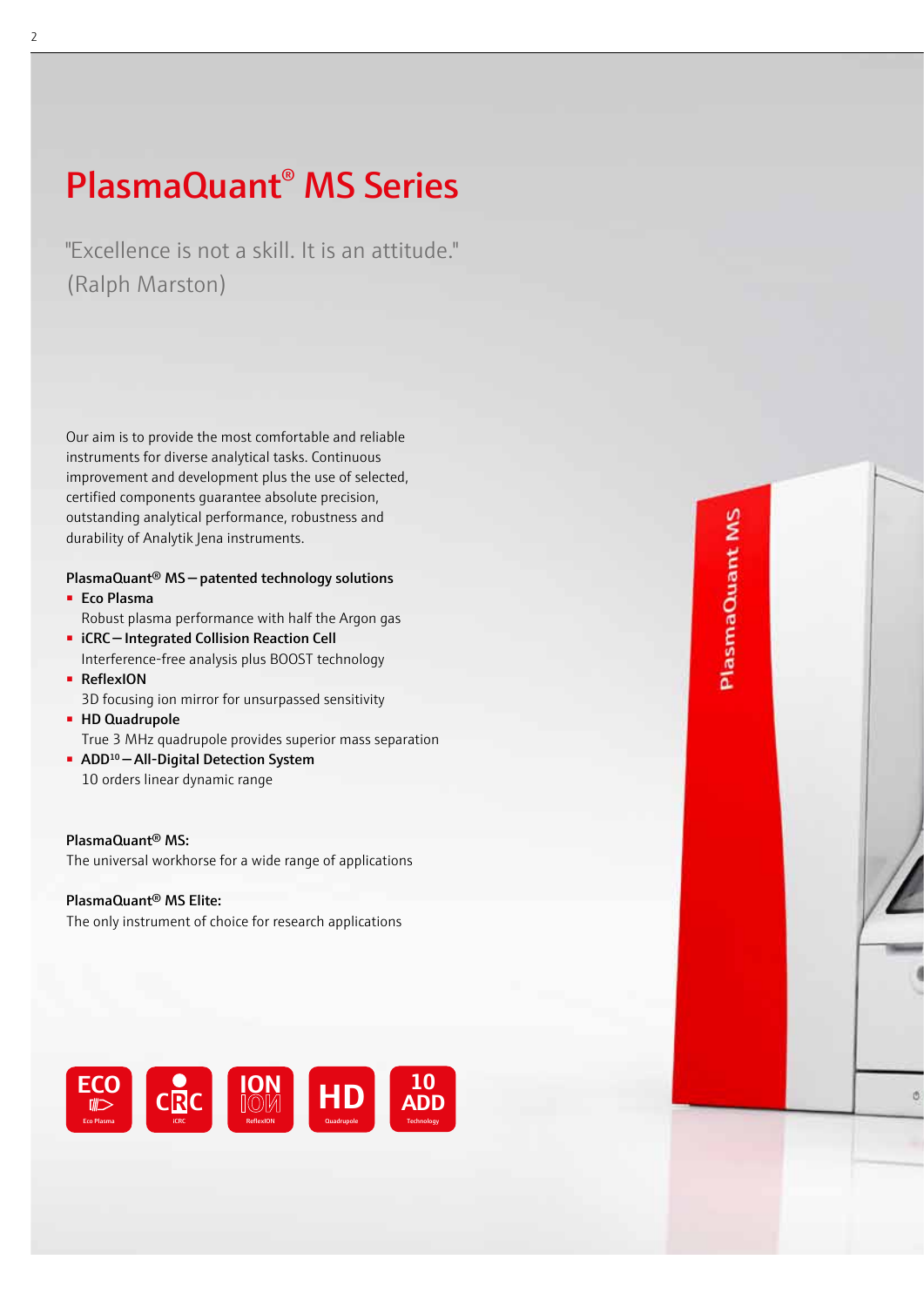# [PlasmaQuant® MS](https://www.analytik-jena.de/en/analytical-instrumentation/products/mass-spectrometry/plasmaquantr-ms-elite.html?utm_source=Br_PlasmaQuant_MS_en&utm_medium=PDF&utm_campaign=PlasmaQuantMS)

The New Perspective in ICP-MS



 $\overline{\mathbf{S}}$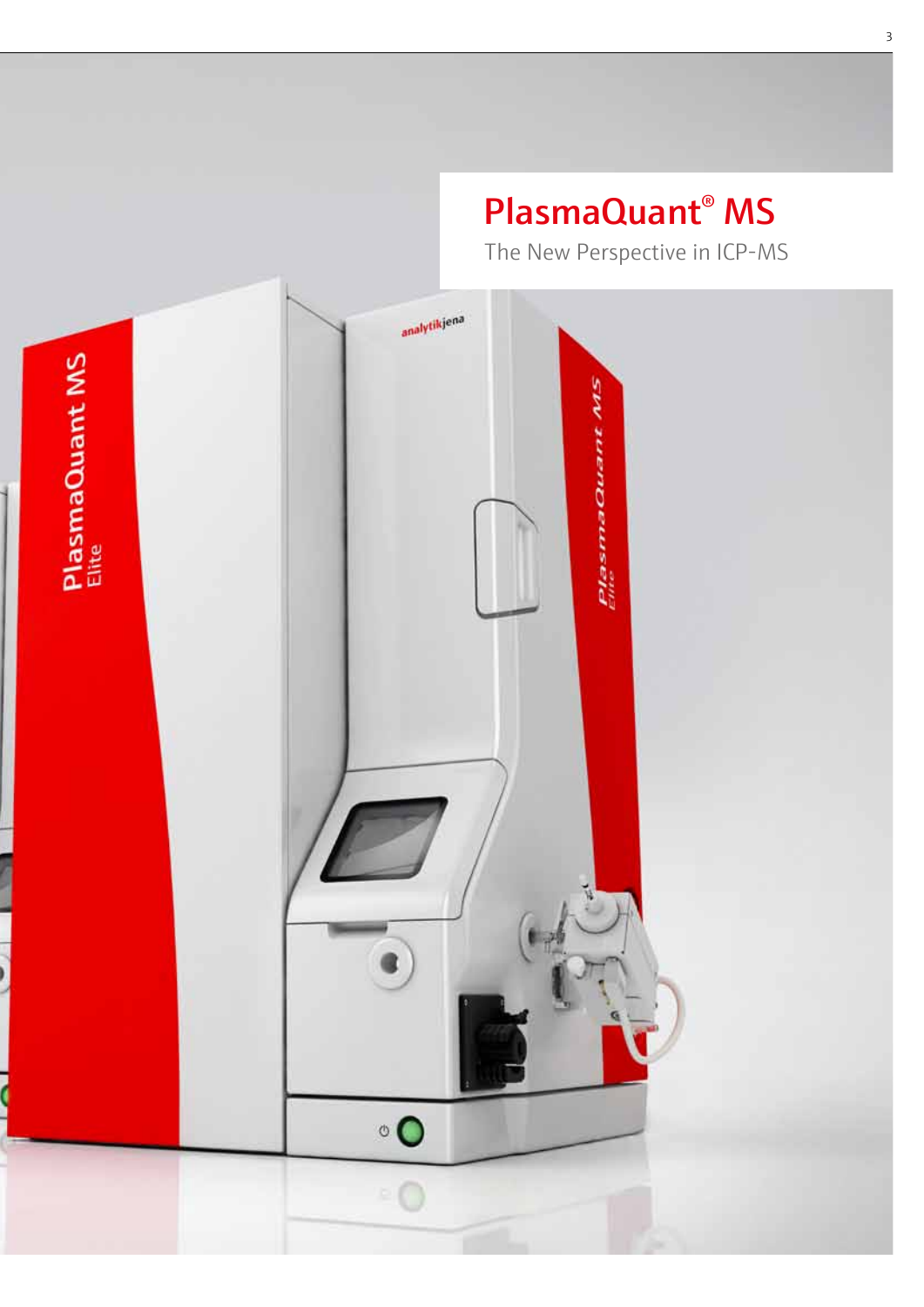## [Smart Technologies – Work Simply](https://www.analytik-jena.de/en/analytical-instrumentation/products/mass-spectrometry.html?utm_source=Br_PlasmaQuant_MS_en&utm_medium=PDf&utm_campaign=PlasmaQuantMS)

#### Save your resources

A major advancement in RF generator design has produced a world first in ICP-MS. A plasma system that requires only half the argon gas.

The highly efficient RF system of the [PlasmaQuant® MS](https://www.analytik-jena.de/en/analytical-instrumentation/products/mass-spectrometry/plasmaquantr-ms-elite.html?utm_source=Br_PlasmaQuant_MS_en&utm_medium=PDF&utm_campaign=PlasmaQuantMS)  produces a virtually center-grounded, stable and robust plasma with a conventional torch using as little as 7 L/min plasma gas. Superior design means that no torch shield is required to eliminate problematic secondary discharge as the plasma is electrically balanced.

The [PlasmaQuant® MS](https://www.analytik-jena.de/en/analytical-instrumentation/products/mass-spectrometry/plasmaquantr-ms-elite.html?utm_source=Br_PlasmaQuant_MS_en&utm_medium=PDF&utm_campaign=PlasmaQuantMS) is extremely reliable – able to run any sample matrix from waste water to organic solvents. The integrated aerosol dilution allows direct analysis of high TDS samples. Simply dilute samples online.

The **Nitrox** provides an additional gas flow controller, allowing for the introduction of alternate gases to the plasma including oxygen and nitrogen, depending on your application requirements.

[Eco Plasma – Your Benefits](https://www.analytik-jena.de/en/analytical-instrumentation/products/mass-spectrometry/technological-highlights.html?utm_source=Br_PlasmaQuant_MS_en&utm_medium=PDF&utm_campaign=PlasmaQuantMS)

- New and advanced design
- Robust plasma performance
- Increased productivity
- Lowest operating costs

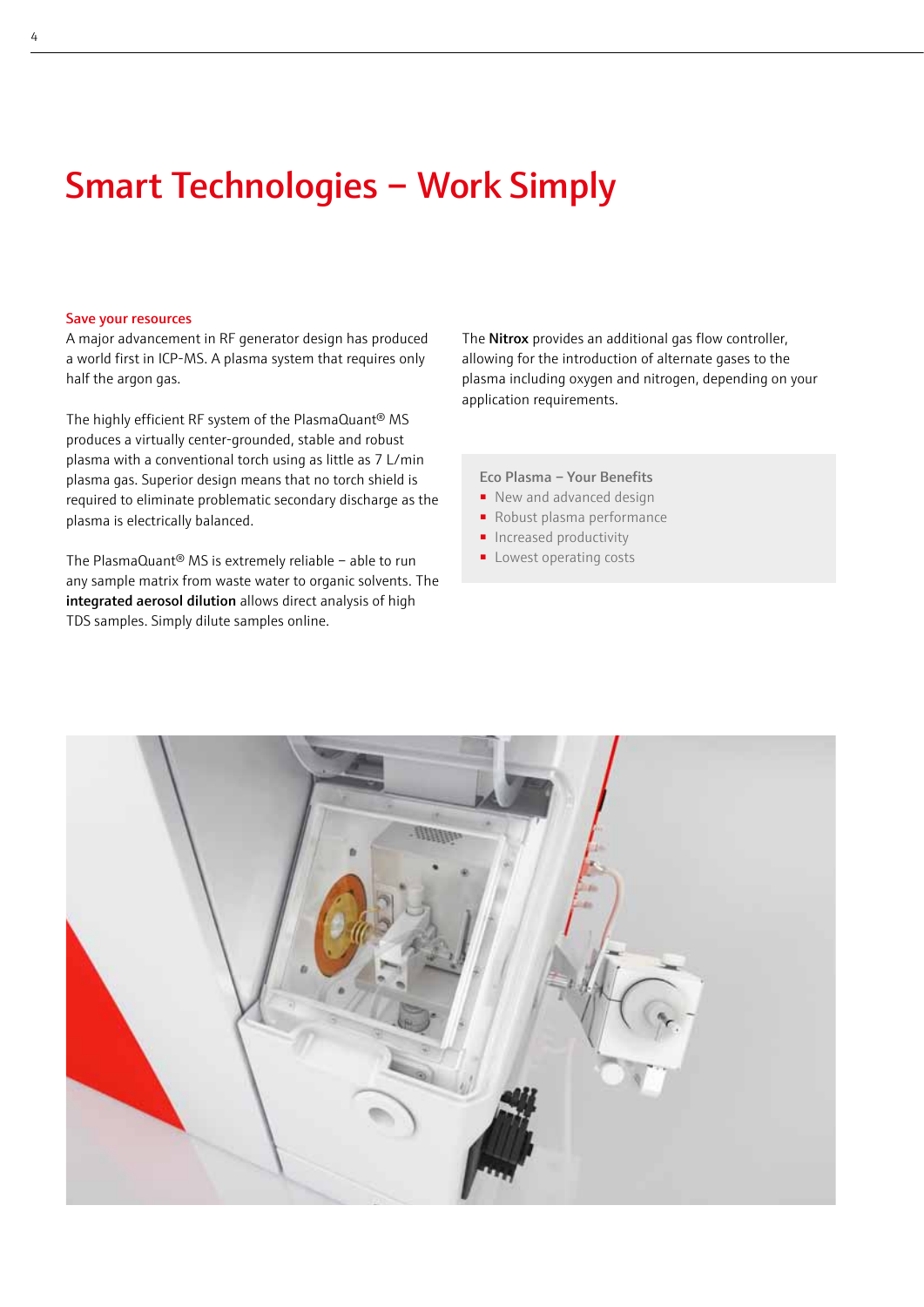#### Boost your performance for difficult matrices

The integrated Collision Reaction Cell (iCRC) brings simple and effective removal of troublesome interferences to your sample analysis. The iCRC injects helium (He) and hydrogen  $(H<sub>2</sub>)$  collision and reaction gases into the high pressure zone at the tip of the skimmer cone. This more efficiently promotes collisions and reactions with plasma and sample matrix based spectroscopic interferences in a much smaller cell volume for fast, simple interference-free analysis.

On any ICP-MS, the introduction of collision/reaction gases results in the loss of analyte signal. While this is expected for interfered isotopes, analyte ion signals not directly interfered with are also supressed. The operator must choose to either sacrifice detection limits to increase productivity or completely remove the collision/reaction gas from the cell before making another measurement. With the exclusive BOOST technology, sensitivity is maintained without having to remove the collision or reaction gas. That means no waiting for the cell to purge and no compromise on detection limits and productivity.

#### iCRC – Your Benefits

- Efficient removal of spectroscopic interferences
- Fast switching between gases raises productivity
- [Excellent long term stability with tough samples](https://www.analytik-jena.de/en/analytical-instrumentation/products/mass-spectrometry/technological-highlights.html?utm_source=Br_PlasmaQuant_MS_en&utm_medium=PDF&utm_campaign=PlasmaQuantMS)
- Achieve peak performance with BOOST
- No additional maintenance

#### Be accurate – Detect ions all-digital

The [PlasmaQuant® MS](https://www.analytik-jena.de/en/analytical-instrumentation/products/mass-spectrometry/plasmaquantr-ms-elite.html?utm_source=Br_PlasmaQuant_MS_en&utm_medium=PDF&utm_campaign=PlasmaQuantMS) is the only ICP-MS to offer an all-digital detection system, providing ten orders of linear dynamic range in pulse-counting mode only. This eliminates the need for regular and inaccurate cross-calibrations associated with inferior digital-analog detectors.

The ADD10 accurately attenuates strong signals automatically without requiring a separate analog measurement. The benefit is exceptional detector lifetime and fast, accurate multi-element analysis from ultra-trace to major levels in a single measurement.

#### ADD10 – Your Benefits

- [Full 10 orders linear dynamic range](https://www.analytik-jena.de/en/analytical-instrumentation/products/mass-spectrometry/technological-highlights.html?utm_source=Br_PlasmaQuant_MS_en&utm_medium=PDF&utm_campaign=PlasmaQuantMS)
- No inaccurate analog calibrations
- Exceptional detector lifetime

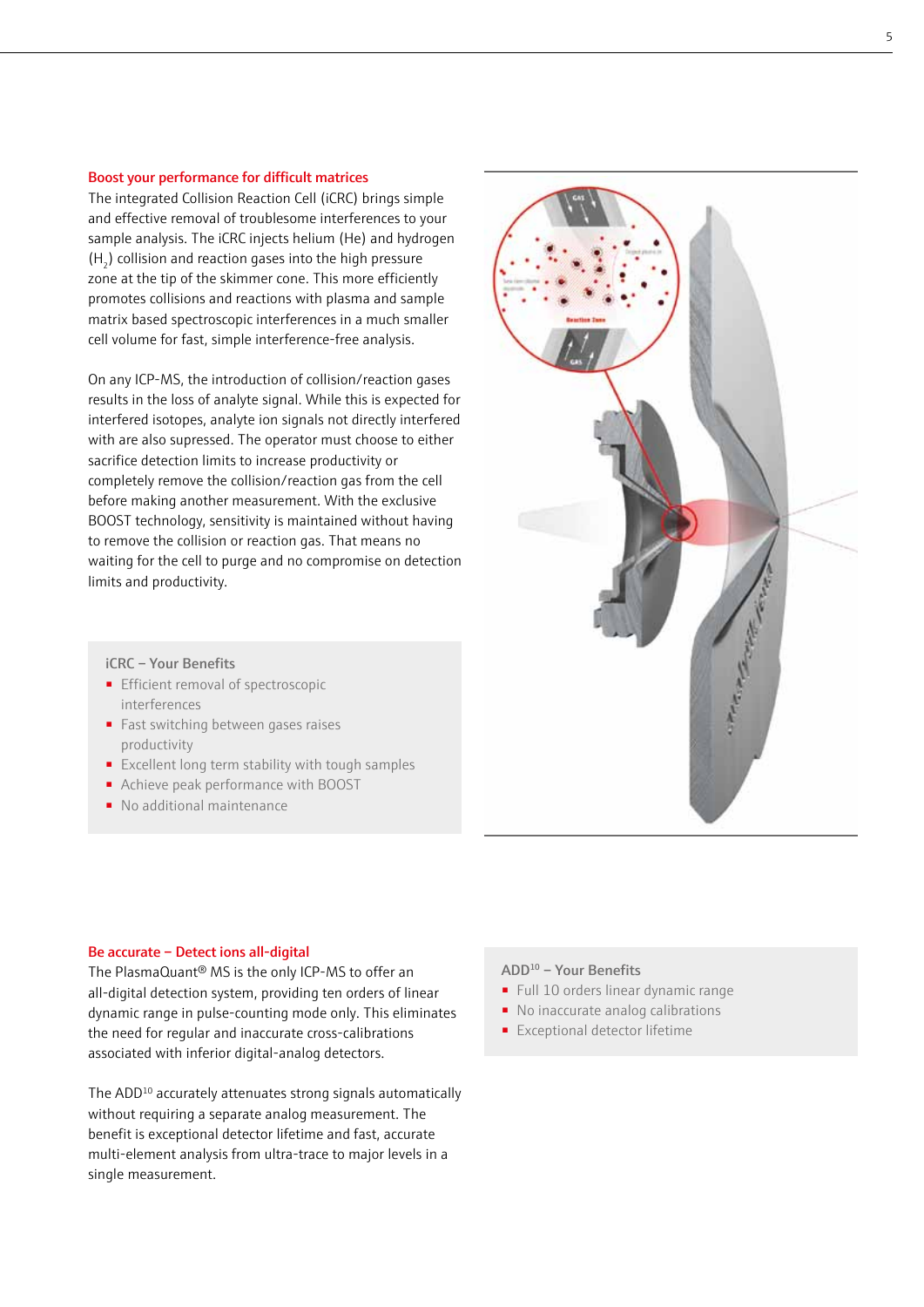## [High-Tech Engineering – Raise Your Limits](https://www.analytik-jena.de/en/analytical-instrumentation/products/mass-spectrometry.html?utm_source=Br_PlasmaQuant_MS_en&utm_medium=PDf&utm_campaign=PlasmaQuantMS)

#### Focus your ions

The ReflexION is an innovative three-dimensional focusing ion mirror that efficiently reflects the ion beam 90 degrees. Generating a parabolic electrostatic field, the incoming ion beam is reflected, and not deflected. The result is analyte ions of different size and energy are tightly focused before entering the quadrupole. This means more ions enter the quadrupole providing higher signals for all analyte ions across the entire mass range. At the same time, photons and neutrals pass harmlessly through the electrostatic field, reducing the background signal for lowest detection limits.

Only the [PlasmaQuant® MS](https://www.analytik-jena.de/en/analytical-instrumentation/products/mass-spectrometry/plasmaquantr-ms-elite.html?utm_source=Br_PlasmaQuant_MS_en&utm_medium=PDF&utm_campaign=PlasmaQuantMS) offers up to 5 times the sensitivity of competitive systems.

■ Reflects the ion beam 90° for superior

■ Low background as photons and neutrals pass

■ Full 3D ion beam control for easy

■ No contamination – no maintenance

ReflexION – Your Benefits

sensitivity

optimization

straight through

Concentration µg/L As (III) As (V) DMA MMA As total Apple Juice 1 0.297 1.550 0.088 0.010 1.945 Apple Juice 2 0.186 0.430 0.084 0.007 0.707 Organic Apple Juice 0.052 0.102 0.037 0.007 0.198

DMA = dimethyl arsenic; MMA = monomethyl arsenic



Separation of organic and inorganic Arsenic species in organically grown apple juice using LC-ICP-MS.

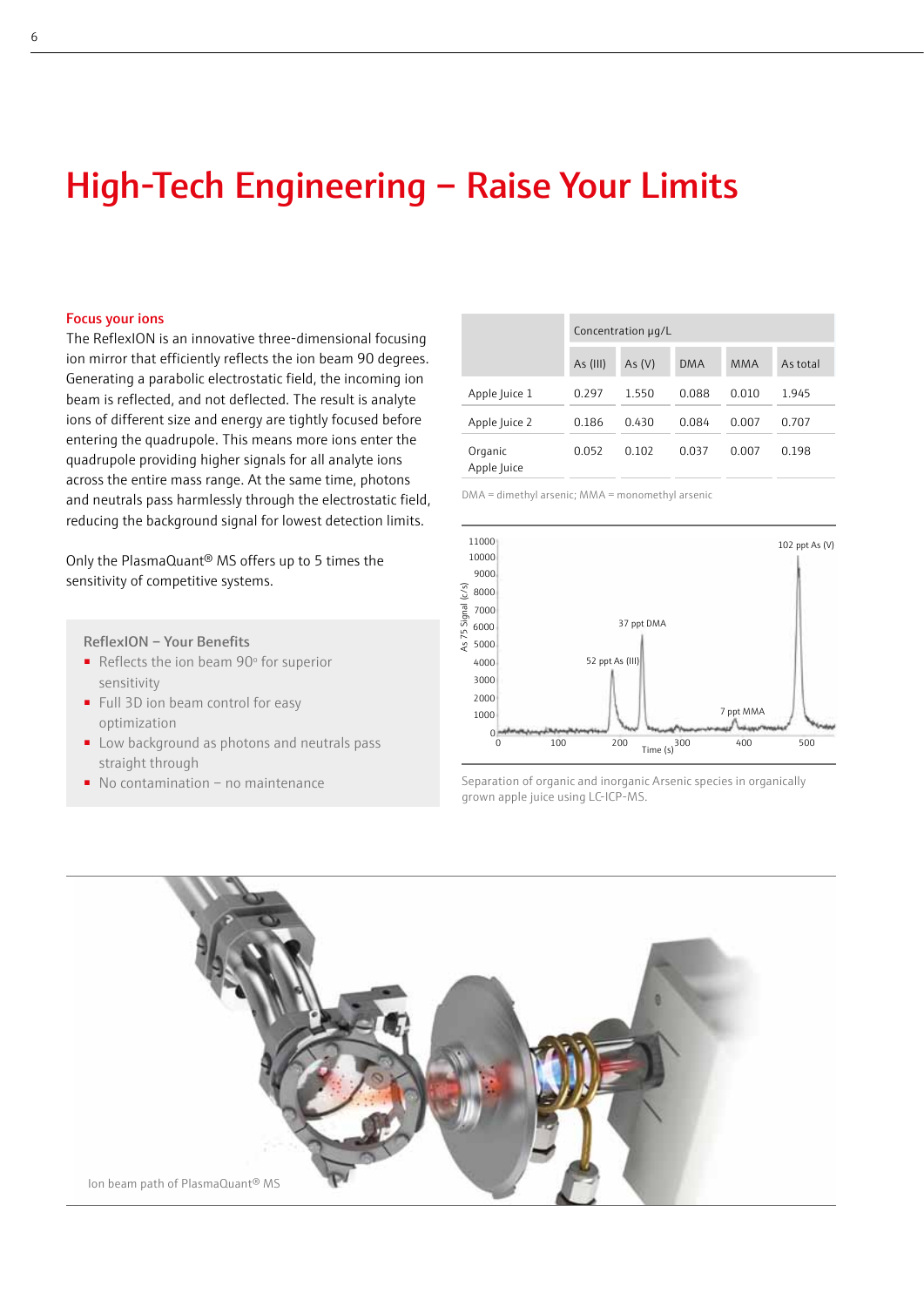#### Be different — Separate ions in HD

The true 3 MHz, high-definition quadrupole mass analyzer delivers exceptional mass separation and ultra-fast scan speeds. Precision machined from stainless steel, the low noise quadrupole rods provide a near-perfect hyperbolic field. With full mass coverage from 3 to 260 amu, the PlasmaQuant® MS can quantify all known stable isotopes. Superior abundance sensitivity makes it well suited to isotopic analysis, while the ability to quickly integrate signals at 50 μs is ideal for laser ablation and single-particle analysis.

Preceding the quadrupole, the patented selfcleaning curved fringe rods provide a double off-axis mass analyzer, reducing background noise to < 1 count per second.

#### HD Quadrupole – Your Benefits

- [True 3 MHz quadrupole for superior mass separation](https://www.analytik-jena.de/en/analytical-instrumentation/products/mass-spectrometry/technological-highlights.html?utm_source=Br_PlasmaQuant_MS_en&utm_medium=PDF&utm_campaign=PlasmaQuantMS)
- Ultra-fast scan speeds and integration times
- Low background from double off-axis design
- No contamination no maintenance

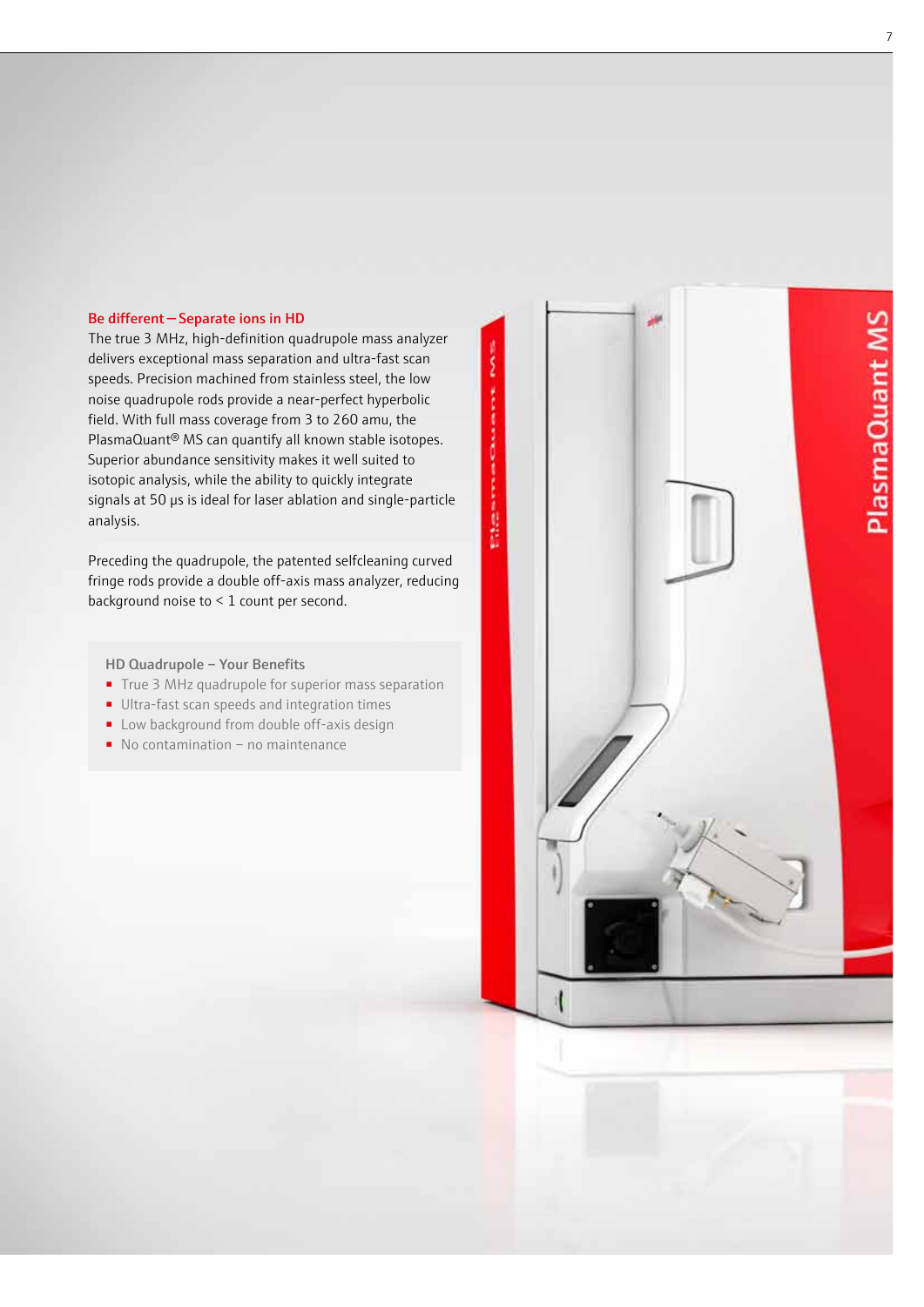### [Intelligent Design – Make Lab-Life Easy](https://www.analytik-jena.de/en/analytical-instrumentation/products/mass-spectrometry.html?utm_source=Br_PlasmaQuant_MS_en&utm_medium=PDf&utm_campaign=PlasmaQuantMS)

#### Dual connection technology – Customize to your needs

The twin-position, bench-mounted design includes dual connection technology offering complete flexibility in configuring the system to your laboratory requirements. Two entrance ports located on the front and side of the instrument allow direct connection of multiple accessories to the plasma torch at the same time. You are only limited by your imagination.

#### Designed like a book – Open up to easy maintenance

The clever book design allows for easy access and maintenance. Interface cones can be easily replaced in less than one minute. The plasma torch compartment is fully inter-locked and shielded providing complete safety during plasma operation. Yet, allows for easy access when not in use. The self-locating torch is automatically aligned when reloading, producing reliable and repeatable performance.



Two entrance ports to the sample compartment allow for individual installation of the instrument and easy connection of accessories.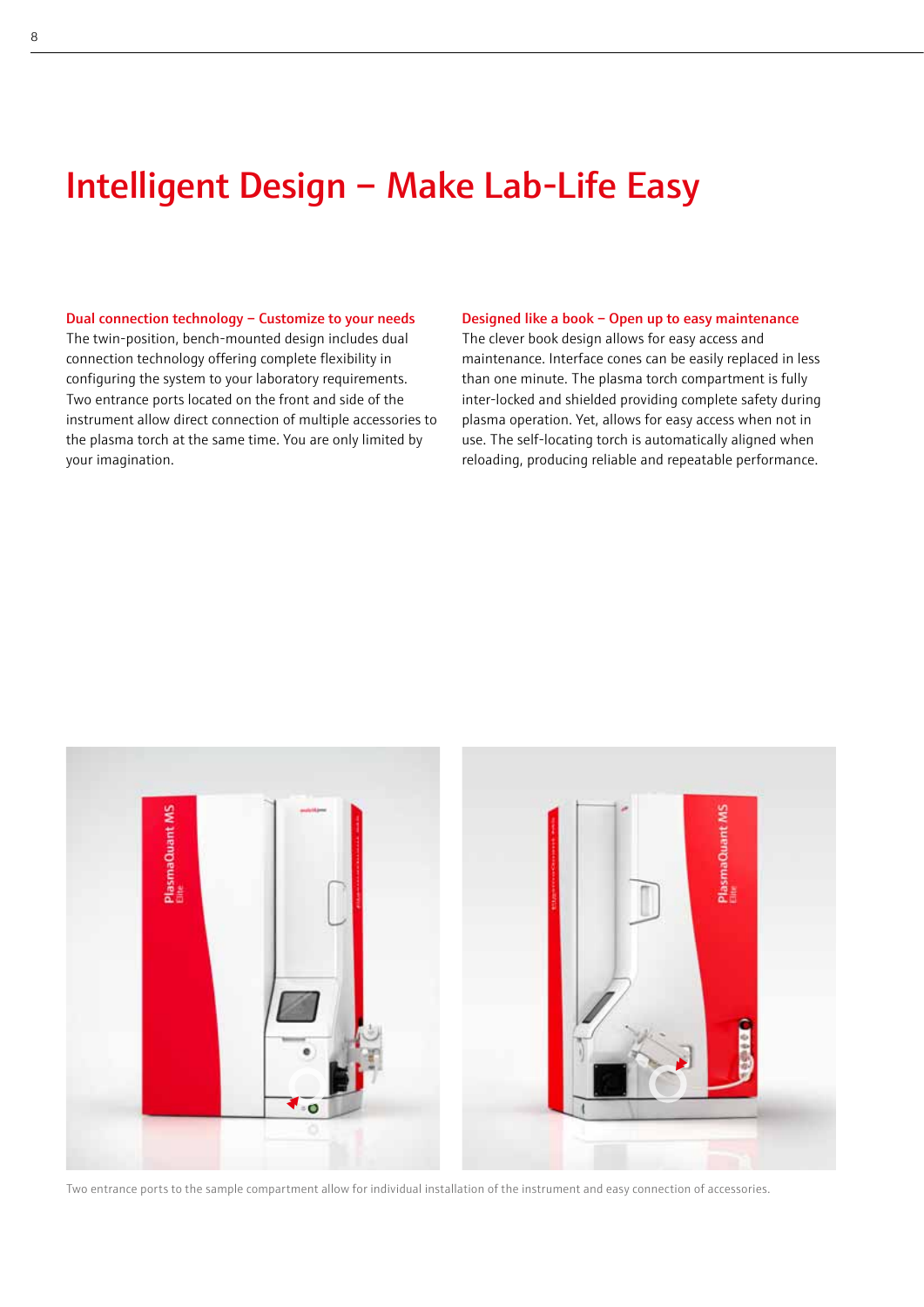

#### Work smoothly with intuitive navigation

[Analytik Jena'](https://www.analytik-jena.de/en.html?utm_source=Br_PlasmaQuant_MS_en&utm_medium=PDF&utm_campaign=AnalytikJena)s ASpect MS software redefines ease-of-use with our intuitive worksheet interface. All analysis data, mass scan graphics, calibration data and data logs are available at the click of a button. The dynamic Instrument Status window provides a quick visual status check of all system components. An excellent diagnostic tool that maximizes instrument up-time.

ASpect MS features a range of automated options, including setup and initialization routine, plasma alignment, mass calibration and resolution tests. Automatic optimization of ion optics simplifies method development and includes a selection of optimization routines for different application requirements. Comprehensive quality control protocols with a vast selection of automated QC tests and failure actions ensure quality data for the entire analysis. Including aerosol dilution and new BOOST technology controls, ASpect MS software makes fast work of your most difficult samples.





Worksheet **Instrument status Instrument status**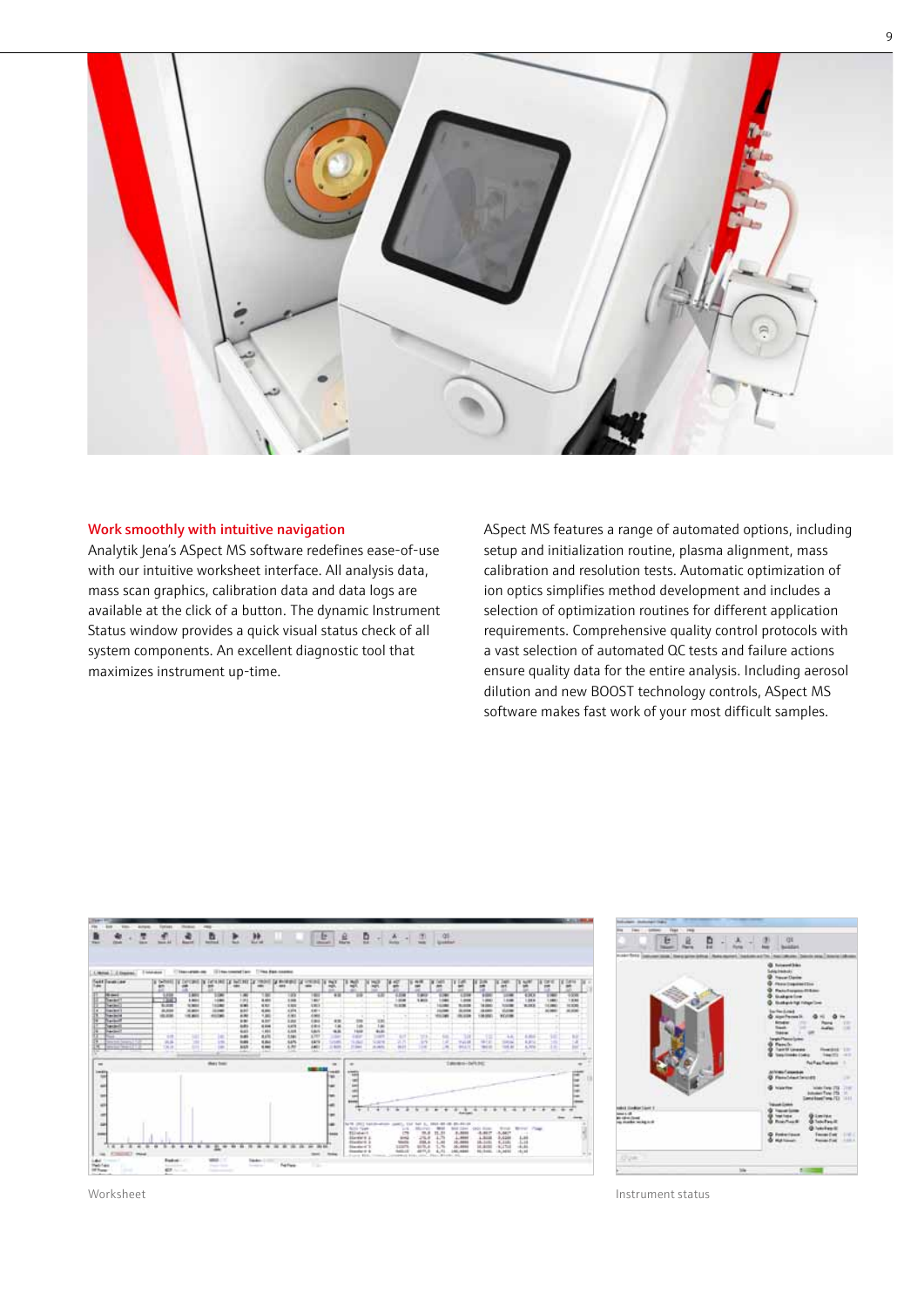## [Enjoy Simplicity in Demanding Applications](https://www.analytik-jena.de/en/analytical-instrumentation/products/mass-spectrometry.html?utm_source=Br_PlasmaQuant_MS_en&utm_medium=PDf&utm_campaign=PlasmaQuantMS)



The [PlasmaQuant® MS](https://www.analytik-jena.de/en/analytical-instrumentation/products/mass-spectrometry/plasmaquantr-ms-elite.html?utm_source=Br_PlasmaQuant_MS_en&utm_medium=PDF&utm_campaign=PlasmaQuantMS) delivers outstanding performance for applications, including research, that benefit from industry-leading sensitivity and low background.

#### Laser ablation

When coupled to a laser ablation device, the [PlasmaQuant® MS Elite](https://www.analytik-jena.de/en/analytical-instrumentation/products/mass-spectrometry/plasmaquantr-ms-elite.html?utm_source=Br_PlasmaQuant_MS_en&utm_medium=PDF&utm_campaign=PlasmaQuantMS)'s unmatched Gigahertz sensitivity allows the analysis of smaller spot-sizes and thus an excellent spatial resolution. Making it ideal for applications in geochemistry, material sciences and biological imaging.

#### Liquid chromatography

With fully-integrated LC-ICP-MS compatibility, low level quantification of analyte species is a breeze. The [PlasmaQuant® MS](https://www.analytik-jena.de/en/analytical-instrumentation/products/mass-spectrometry/plasmaquantr-ms-elite.html?utm_source=Br_PlasmaQuant_MS_en&utm_medium=PDF&utm_campaign=PlasmaQuantMS) offers dual entry port into the torch compartment allowing for easy setup of any HPLC system.

#### Isotope ratios

The Elite´s high sensitivity and extended range all-digital detector delivers excellent results for isotope ratio determinations. High precision and accuracy is always achieved whether measuring low concentrations or large isotope ratios.

#### Single particle analysis

The combination of high sensitivity and fast scan rates makes the [PlasmaQuant® MS Elite](https://www.analytik-jena.de/en/analytical-instrumentation/products/mass-spectrometry/plasmaquantr-ms-elite.html?utm_source=Br_PlasmaQuant_MS_en&utm_medium=PDF&utm_campaign=PlasmaQuantMS)  the perfect technique for single-particle analysis. Detection of nano-particles of less than 10 nm diameter are no challenge. [Analytik Jena](https://www.analytik-jena.de/en.html?utm_source=Br_PlasmaQuant_MS_en&utm_medium=PDF&utm_campaign=AnalytikJena) is part of a long tradition in developing innovative analytical systems in Jena

P<mark>lasmaQuant MS</mark><br><sup>Jite</sup>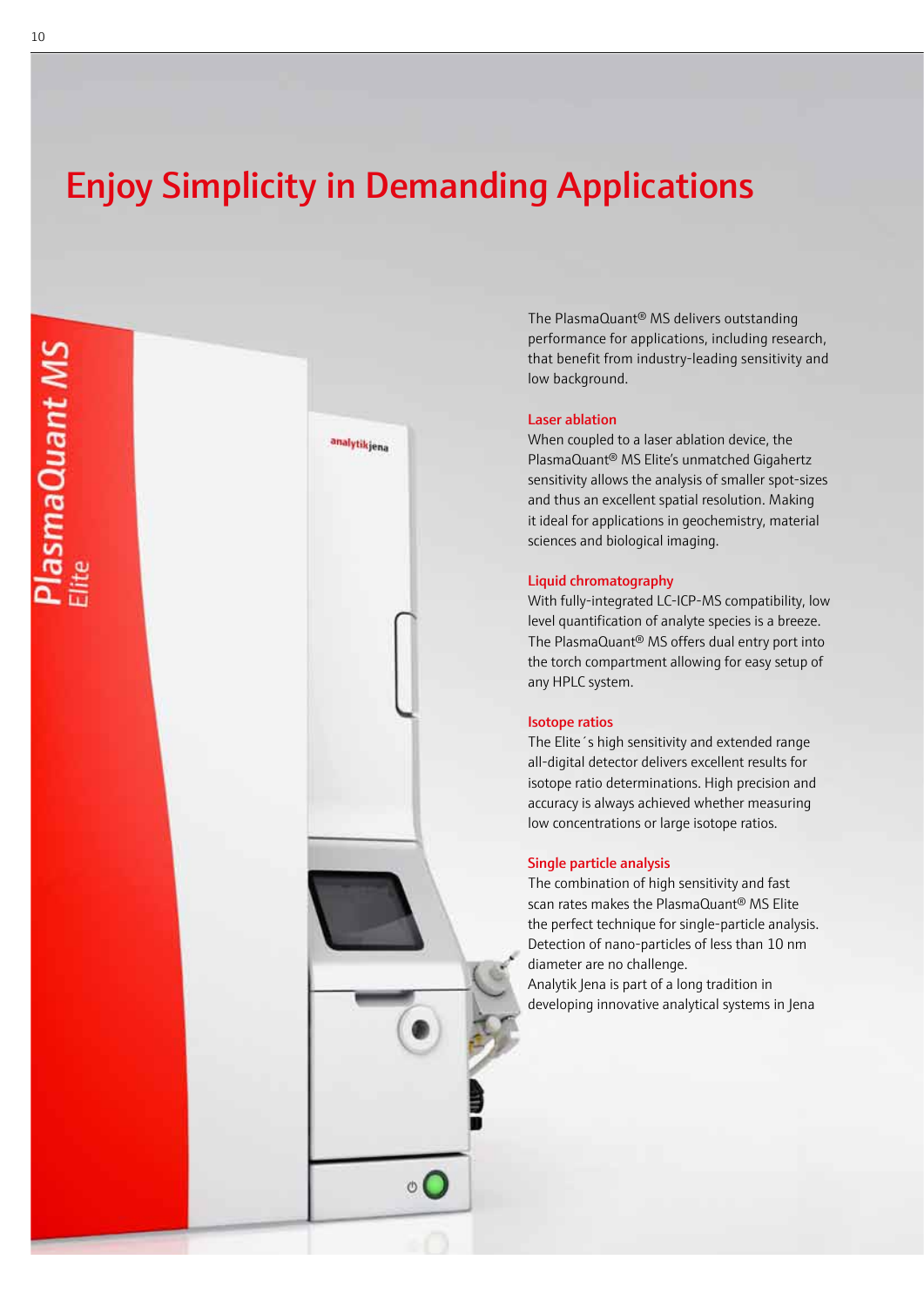### [Engineered for Excellence](https://www.analytik-jena.de/en.html?utm_source=Br_PlasmaQuant_MS_en&utm_medium=PDF&utm_campaign=AnalytikJena)

which dates back to the inventions made by Ernst Abbe and Carl Zeiss more than 150 years ago. Within the last 25 years our company group has grown to become one of the most innovative manufacturers of analytical measuring technology worldwide.

#### [Technology competence](https://www.analytik-jena.de/en/analytical-instrumentation/products.html?utm_source=Br_PlasmaQuant_MS_en&utm_medium=PDF&utm_campaign=AnalyticalInstrumentation)

[Analytik Jena](https://www.analytik-jena.de/en.html?utm_source=Br_PlasmaQuant_MS_en&utm_medium=PDF&utm_campaign=AnalytikJena) develops and manufactures instruments in [High-Resolution Continuum Source](https://www.analytik-jena.de/en/analytical-instrumentation/products/atomic-absorption-spectrometry/hr-cs-aas/contraar-800-d.html?utm_source=Br_PlasmaQuant_MS_en&utm_medium=PDF&utm_campaign=contrAA) and [Line Source AAS,](https://www.analytik-jena.de/en/analytical-instrumentation/products/atomic-absorption-spectrometry/flame-graphite-furnace-technique/novaar-400-p.html?utm_source=Br_PlasmaQuant_MS_en&utm_medium=PDF&utm_campaign=novAA) [High-Resolution Array ICP-OES,](https://www.analytik-jena.de/en/analytical-instrumentation/products/optical-emission-spectrometry/plasmaquantr-pq-9000-elite.html?utm_source=Br_PlasmaQuant_MS_en&utm_medium=PDF&utm_campaign=PlasmaQuantPQ9000) [ICP-MS,](https://www.analytik-jena.de/en/analytical-instrumentation/products/mass-spectrometry/plasmaquantr-ms-elite.html?utm_source=Br_PlasmaQuant_MS_en&utm_medium=PDF&utm_campaign=PlasmaQuantMS) [Mercury analysis,](https://www.analytik-jena.de/en/analytical-instrumentation/products.html?utm_source=Br_PlasmaQuant_MS_en&utm_medium=PDF&utm_campaign=AnalyticalInstrumentation)  UV/Vis/NIR spectroscopy, TOC/TN<sub>b</sub> as well as AOX/EOX/ [TOX/POX analysis, C/N/S/Cl elemental analysis and the](https://www.analytik-jena.de/en/analytical-instrumentation/products.html?utm_source=Br_PlasmaQuant_MS_en&utm_medium=PDF&utm_campaign=AnalyticalInstrumentation)  [determination of the antioxidant capacity.](https://www.analytik-jena.de/en/analytical-instrumentation/products.html?utm_source=Br_PlasmaQuant_MS_en&utm_medium=PDF&utm_campaign=AnalyticalInstrumentation)

The company's broad product range also comprises dedicated accessories and laboratory consumables.

#### Completing the picture

The PlasmaQuant® MS and [PlasmaQuant® MS Elite](https://www.analytik-jena.de/en/analytical-instrumentation/products/mass-spectrometry/plasmaquantr-ms-elite.html?utm_source=Br_PlasmaQuant_MS_en&utm_medium=PDF&utm_campaign=PlasmaQuantMS) expand [Analytik Jena'](https://www.analytik-jena.de/en.html?utm_source=Br_PlasmaQuant_MS_en&utm_medium=PDF&utm_campaign=AnalytikJena)s elemental analysis portfolio. Combined with our extensive range of atomic spectroscopy products, including the [novAA®](https://www.analytik-jena.de/en/analytical-instrumentation/products/atomic-absorption-spectrometry/flame-graphite-furnace-technique/novaar-400-p.html?utm_source=Br_PlasmaQuant_MS_en&utm_medium=PDF&utm_campaign=novAA) and [ZEEnit line source AAS range,](https://www.analytik-jena.de/en/analytical-instrumentation/products/atomic-absorption-spectrometry/overview-product-series/zeenit-series.html?utm_source=Br_PlasmaQuant_MS_en&utm_medium=PDF&utm_campaign=ZEEnit) [the](https://www.analytik-jena.de/en/analytical-instrumentation/products/atomic-absorption-spectrometry/hr-cs-aas/contraar-800-d.html?utm_source=Br_PlasmaQuant_MS_en&utm_medium=PDF&utm_campaign=contrAA)  [innovative High-Resolution Continuum Source contrAA®](https://www.analytik-jena.de/en/analytical-instrumentation/products/atomic-absorption-spectrometry/hr-cs-aas/contraar-800-d.html?utm_source=Br_PlasmaQuant_MS_en&utm_medium=PDF&utm_campaign=contrAA)  [AAS series](https://www.analytik-jena.de/en/analytical-instrumentation/products/atomic-absorption-spectrometry/hr-cs-aas/contraar-800-d.html?utm_source=Br_PlasmaQuant_MS_en&utm_medium=PDF&utm_campaign=contrAA) and the [PlasmaQuant® PQ 9000 High-Resolution](https://www.analytik-jena.de/en/analytical-instrumentation/products/optical-emission-spectrometry/plasmaquantr-pq-9000-elite.html?utm_source=Br_PlasmaQuant_MS_en&utm_medium=PDF&utm_campaign=PlasmaQuantPQ9000)  [Array ICP-OES,](https://www.analytik-jena.de/en/analytical-instrumentation/products/optical-emission-spectrometry/plasmaquantr-pq-9000-elite.html?utm_source=Br_PlasmaQuant_MS_en&utm_medium=PDF&utm_campaign=PlasmaQuantPQ9000) [Analytik Jena](https://www.analytik-jena.de/en.html?utm_source=Br_PlasmaQuant_MS_en&utm_medium=PDF&utm_campaign=AnalytikJena) has the solution to your analytical needs.

### Analytik Jena – the technology leader in spectrometry

### Optical Spectrometry



novAA® Series [Classical line source AAS with Dual Optics](https://www.analytik-jena.de/en/analytical-instrumentation/products/atomic-absorption-spectrometry/flame-graphite-furnace-technique/novaar-400-p.html?utm_source=Br_PlasmaQuant_MS_en&utm_medium=PDF&utm_campaign=novAA)  and Deuterium background correction.



contrAA® Series [High-Resolution Continuum Source AAS with](https://www.analytik-jena.de/en/analytical-instrumentation/products/atomic-absorption-spectrometry/hr-cs-aas/contraar-800-d.html?utm_source=Br_PlasmaQuant_MS_en&utm_medium=PDF&utm_campaign=contrAA)  simultaneous background correction for fast sequential and simultaneous multi-element analysis.

### [Mass Spectrometry](https://www.analytik-jena.de/en/analytical-instrumentation/products/mass-spectrometry.html?utm_source=Br_PlasmaQuant_MS_en&utm_medium=PDF&utm_campaign=PlasmaQuantMS)



[PlasmaQuant® MS Series](https://www.analytik-jena.de/en/analytical-instrumentation/products/mass-spectrometry.html?utm_source=Br_PlasmaQuant_MS_en&utm_medium=PDF&utm_campaign=PlasmaQuantMS) [Bench-top ICP-MS with patented ion optics for](https://www.analytik-jena.de/en/analytical-instrumentation/products/mass-spectrometry.html?utm_source=Br_PlasmaQuant_MS_en&utm_medium=PDF&utm_campaign=PlasmaQuantMS)  unmatched sensitivity and robust plasma performance with only half the argon gas.

### Sample Preparation



TOPwave® [Microwave digestion system with contactless](https://www.analytik-jena.de/en/analytical-instrumentation/products/sample-preparation.html?utm_source=Br_PlasmaQuant_MS_en&utm_medium=PDF&utm_campaign=TOPwave)  pressure and temperature monitoring for all samples.



ZEEnit Series

[Line source AAS with Deuterium and Zeeman](https://www.analytik-jena.de/en/analytical-instrumentation/products/atomic-absorption-spectrometry/overview-product-series/zeenit-series.html?utm_source=Br_PlasmaQuant_MS_en&utm_medium=PDF&utm_campaign=ZEEnit)  background correction with third generation magnetic field control.



PlasmaQuant® PQ 9000 Series High-Resolution Array ICP-OES with Dual [View PLUS plasma observation for automated](https://www.analytik-jena.de/en/analytical-instrumentation/products/optical-emission-spectrometry/plasmaquantr-pq-9000-elite.html?utm_source=Br_PlasmaQuant_MS_en&utm_medium=PDF&utm_campaign=PlasmaQuantPQ9000)  attenuation of axial and radial plasma views.